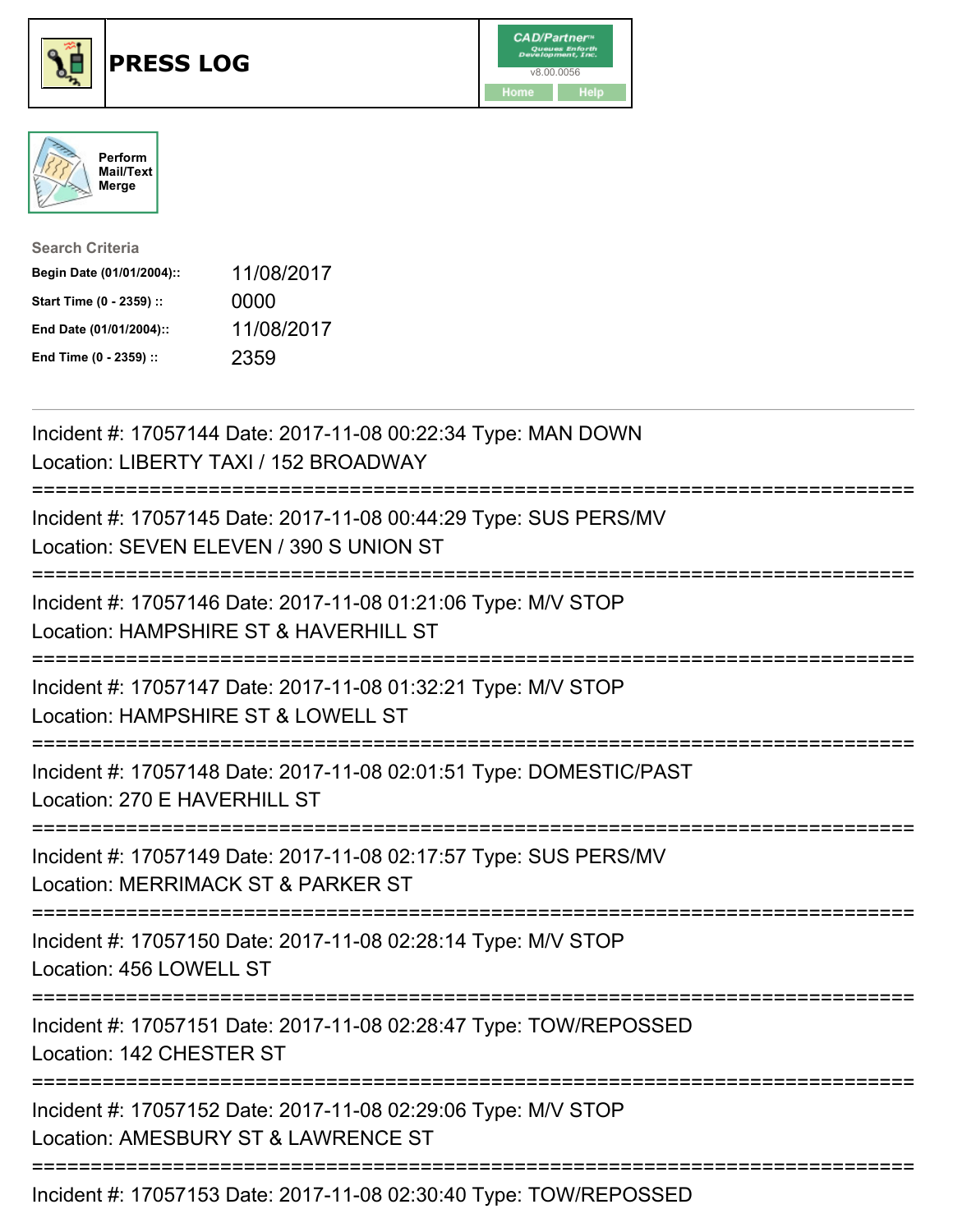Location: 51 TEWKSBURY ST

| Incident #: 17057154 Date: 2017-11-08 02:40:50 Type: ALARMS<br>Location: ROLLINS SCHOOL / 451 HOWARD ST    |
|------------------------------------------------------------------------------------------------------------|
| Incident #: 17057155 Date: 2017-11-08 03:03:46 Type: TOW/REPOSSED<br>Location: 7 DAISY ST                  |
| Incident #: 17057156 Date: 2017-11-08 03:22:00 Type: M/V STOP<br>Location: FERRY ST & MARSTON ST           |
| Incident #: 17057157 Date: 2017-11-08 03:22:55 Type: M/V STOP<br>Location: BEACON ST & LISA LN             |
| Incident #: 17057158 Date: 2017-11-08 03:48:45 Type: M/V STOP<br>Location: INMAN ST & S BROADWAY           |
| Incident #: 17057159 Date: 2017-11-08 04:04:29 Type: EXTRA SURVEIL<br>Location: HAVERHILL ST & RAILROAD ST |
| Incident #: 17057160 Date: 2017-11-08 04:06:01 Type: FIGHT<br>Location: 2 AMESBURY ST                      |
| Incident #: 17057161 Date: 2017-11-08 04:06:30 Type: M/V STOP<br>Location: MT VERNON ST & S BROADWAY       |
| Incident #: 17057162 Date: 2017-11-08 04:30:03 Type: M/V STOP<br><b>Location: FARNHAM ST</b>               |
| Incident #: 17057163 Date: 2017-11-08 04:41:00 Type: 911 HANG UP<br>Location: 7-11 / 99 HAMPSHIRE ST       |
| Incident #: 17057164 Date: 2017-11-08 04:52:38 Type: ALARMS<br>Location: VERIZON STORE / 435 WINTHROP AV   |
| Incident #: 17057165 Date: 2017-11-08 05:03:12 Type: ALARMS<br>Location: MED RX / 360 MERRIMACK ST         |
| Incident #: 17057166 Date: 2017-11-08 05:09:39 Type: EXTRA SURVEIL<br>Location: VERIZON / 435 WINTHROP AV  |
| Incident #: 17057167 Date: 2017-11-08 05:09:56 Type: SPECIAL CHECK                                         |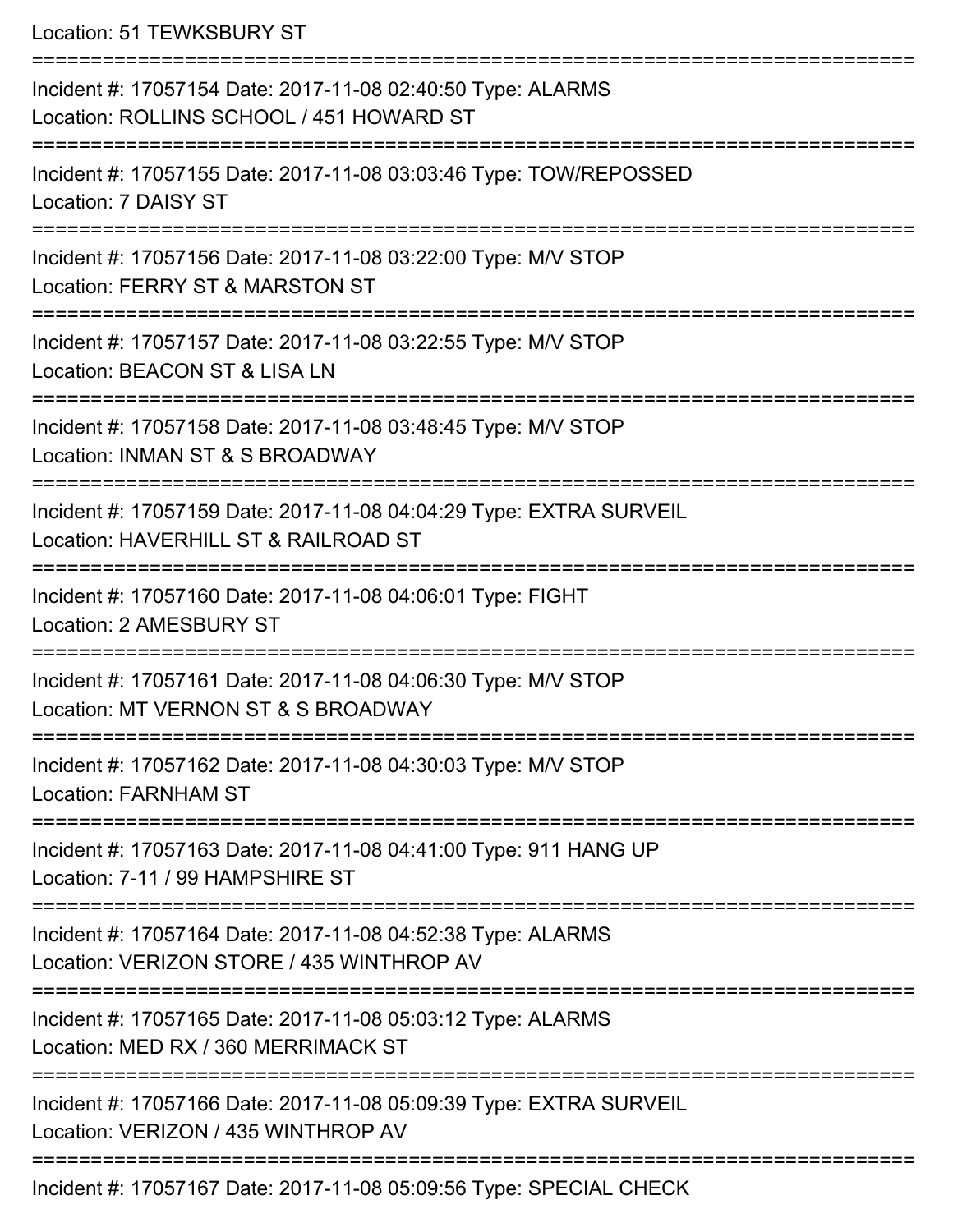| Incident #: 17057168 Date: 2017-11-08 05:24:40 Type: EXTRA SURVEIL<br>Location: 435 WINTHROP AV          |
|----------------------------------------------------------------------------------------------------------|
| Incident #: 17057169 Date: 2017-11-08 06:23:40 Type: ALARMS<br>Location: CITY HALL / 200 COMMON ST       |
| Incident #: 17057170 Date: 2017-11-08 06:54:32 Type: MV/BLOCKING<br>Location: 121 BAILEY ST              |
| Incident #: 17057171 Date: 2017-11-08 07:03:41 Type: PARK & WALK<br>Location: BRADFORD ST & BROADWAY     |
| Incident #: 17057172 Date: 2017-11-08 07:03:54 Type: M/V STOP<br>Location: LAWRENCE ST & MAPLE ST        |
| Incident #: 17057173 Date: 2017-11-08 07:10:04 Type: M/V STOP<br>Location: BRUCE ST & PARK ST            |
| Incident #: 17057174 Date: 2017-11-08 07:16:47 Type: M/V STOP<br>Location: BRADFORD ST & HAMPSHIRE ST    |
| Incident #: 17057175 Date: 2017-11-08 07:18:53 Type: ALARM/BURG<br>Location: POLLO CENTRO / 105 BROADWAY |
| Incident #: 17057177 Date: 2017-11-08 07:27:00 Type: M/V STOP<br>Location: PARK ST & TRENTON ST          |
| Incident #: 17057176 Date: 2017-11-08 07:27:50 Type: M/V STOP<br>Location: BRADFORD ST & BROADWAY        |
| Incident #: 17057178 Date: 2017-11-08 07:32:28 Type: M/V STOP<br>Location: LAWRENCE ST & MAPLE ST        |
| Incident #: 17057179 Date: 2017-11-08 07:39:11 Type: TOW/REPOSSED<br>Location: 33 GROTON ST              |
| Incident #: 17057180 Date: 2017-11-08 07:43:32 Type: M/V STOP<br>Location: 500 BROADWAY                  |
| Incident #: 17057181 Date: 2017-11-08 07:46:22 Type: ALARMS                                              |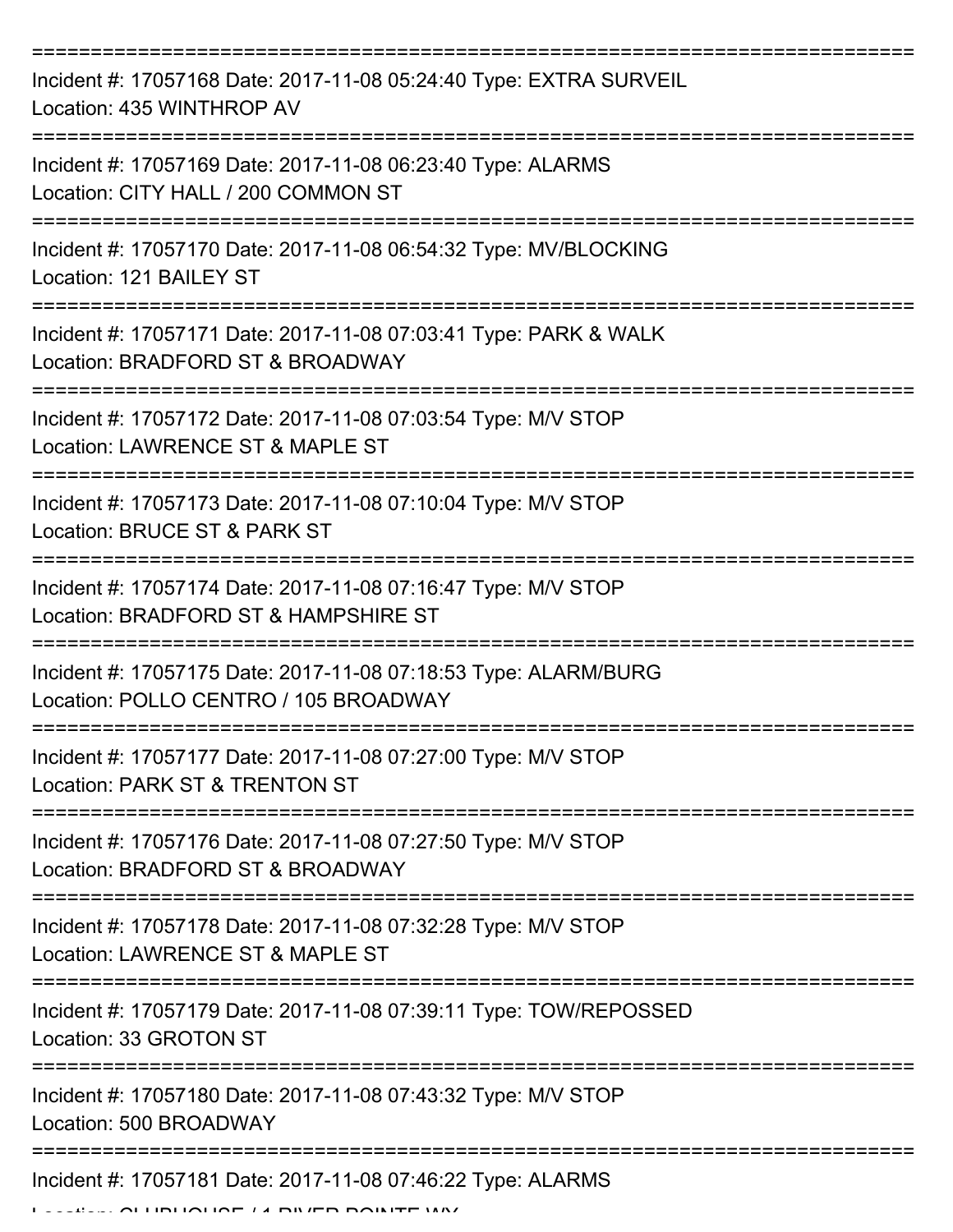| Incident #: 17057182 Date: 2017-11-08 08:08:04 Type: HIT & RUN M/V<br>Location: WALK IN / HAVERHILL ST & JACKSON ST |
|---------------------------------------------------------------------------------------------------------------------|
| Incident #: 17057183 Date: 2017-11-08 08:08:13 Type: LARCENY/PAST<br>Location: 25 BOEHM ST                          |
| Incident #: 17057184 Date: 2017-11-08 08:17:17 Type: EXTRA SURVEIL<br>Location: JBI HELI SERVICE / 90 LOWELL ST     |
| Incident #: 17057185 Date: 2017-11-08 08:24:10 Type: CK WELL BEING<br>Location: 8 NESMITH ST                        |
| Incident #: 17057186 Date: 2017-11-08 08:47:47 Type: ALARMS<br>Location: NORTHEAST LEGAL AID / 50 ISLAND ST         |
| Incident #: 17057187 Date: 2017-11-08 08:55:21 Type: SUICIDE ATTEMPT<br>Location: HABIT-OPCO / 10 EMBANKMENT RD     |
| Incident #: 17057188 Date: 2017-11-08 09:13:23 Type: AUTO ACC/NO PI<br>Location: 125 JACKSON ST                     |
| Incident #: 17057189 Date: 2017-11-08 09:15:33 Type: MV/BLOCKING<br>Location: 73 OAK ST                             |
| Incident #: 17057190 Date: 2017-11-08 09:23:18 Type: PARK & WALK<br>Location: 419 BRADFORD ST                       |
| Incident #: 17057191 Date: 2017-11-08 09:31:42 Type: ALARM/BURG<br>Location: 11 CYR DR                              |
| Incident #: 17057192 Date: 2017-11-08 09:34:59 Type: M/V STOP<br>Location: HAMPSHIRE ST & HAVERHILL ST              |
| Incident #: 17057193 Date: 2017-11-08 09:42:05 Type: M/V STOP<br>Location: AMESBURY ST & HAVERHILL ST               |
| Incident #: 17057194 Date: 2017-11-08 09:47:55 Type: M/V STOP<br>Location: GRAFTON ST & S UNION ST                  |
| Incident #: 17057195 Date: 2017-11-08 09:52:16 Type: M/V STOP                                                       |

Location: BEDKELEV ST & BBLICE ST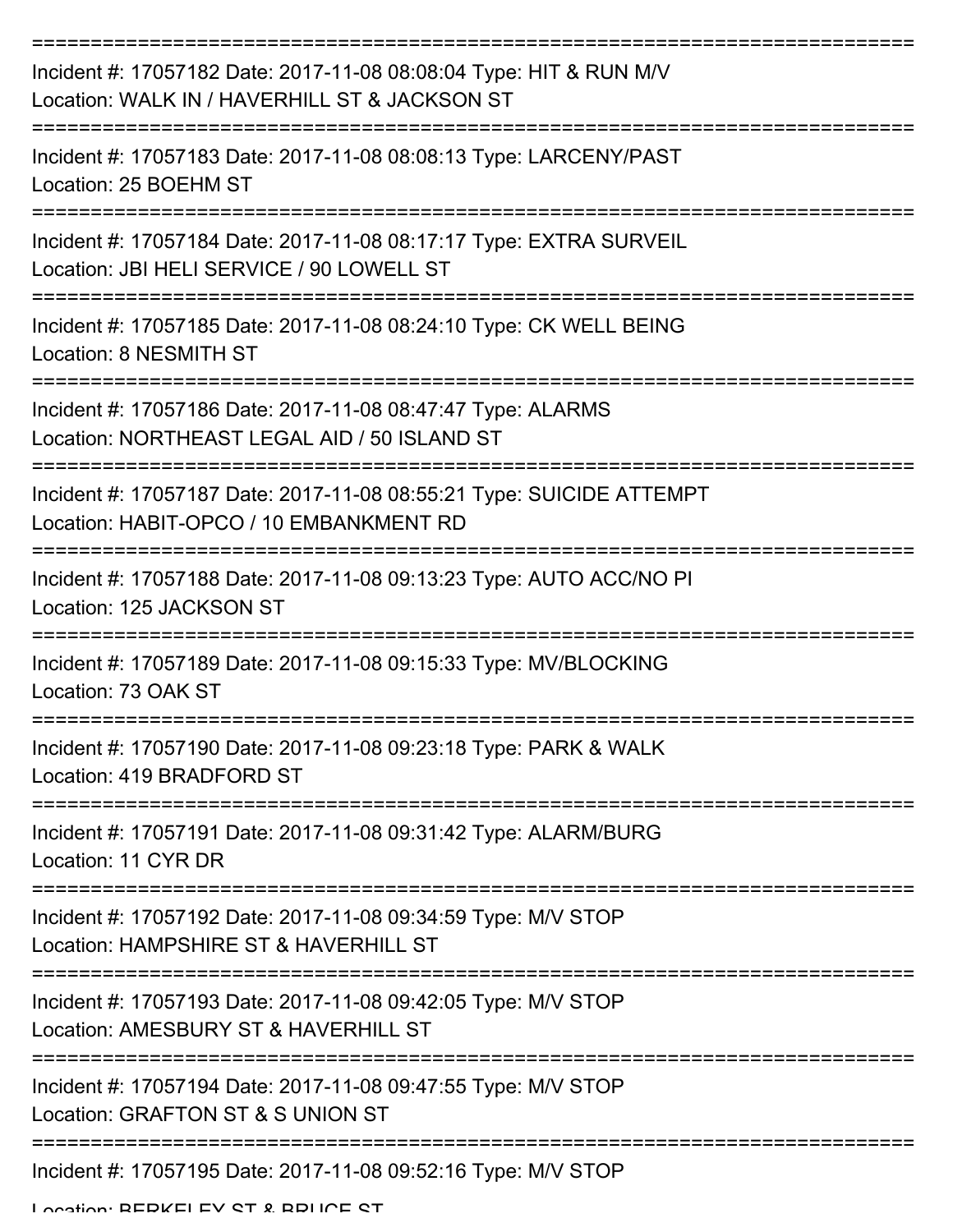| Incident #: 17057196 Date: 2017-11-08 09:53:09 Type: M/V STOP<br>Location: 350 S UNION ST                               |
|-------------------------------------------------------------------------------------------------------------------------|
| Incident #: 17057197 Date: 2017-11-08 09:57:43 Type: ALARM/BURG<br>Location: BURTON RESD / 478 MT VERNON ST             |
| Incident #: 17057198 Date: 2017-11-08 09:59:18 Type: ABAND MV<br>Location: TOW / 96 EUTAW ST                            |
| Incident #: 17057199 Date: 2017-11-08 10:03:04 Type: INVESTIGATION<br>Location: LAWRENCE HIGH SCHOOL / 233 HAVERHILL ST |
| Incident #: 17057200 Date: 2017-11-08 10:08:59 Type: M/V STOP<br>Location: 94 HANCOCK ST                                |
| Incident #: 17057201 Date: 2017-11-08 10:21:25 Type: TOW OF M/V<br>Location: CAMBRIDGE ST & WINTHROP AV                 |
| Incident #: 17057202 Date: 2017-11-08 10:22:00 Type: M/V STOP<br>Location: 21 HANCOCK ST                                |
| Incident #: 17057203 Date: 2017-11-08 10:25:57 Type: M/V STOP<br>Location: 160 MT VERNON ST                             |
| Incident #: 17057204 Date: 2017-11-08 10:32:05 Type: M/V STOP<br>Location: MYRTLE ST & WILLOW ST                        |
| Incident #: 17057205 Date: 2017-11-08 10:41:32 Type: DRUG VIO<br><b>Location: 11 SAUNDERS ST</b>                        |
| Incident #: 17057206 Date: 2017-11-08 10:42:15 Type: M/V STOP<br>Location: S BROADWAY & MCKINLEY                        |
| Incident #: 17057209 Date: 2017-11-08 10:42:46 Type: FRAUD<br>Location: WALK-IN / 55 SARGENT ST                         |
| Incident #: 17057207 Date: 2017-11-08 10:44:41 Type: TRESPASSING<br>Location: 285 ESSEX ST                              |
| Incident #: 17057208 Date: 2017-11-08 10:45:30 Type: ALARM/BURG<br>Location: TAVERAS RESD / 179 SPRUCE ST               |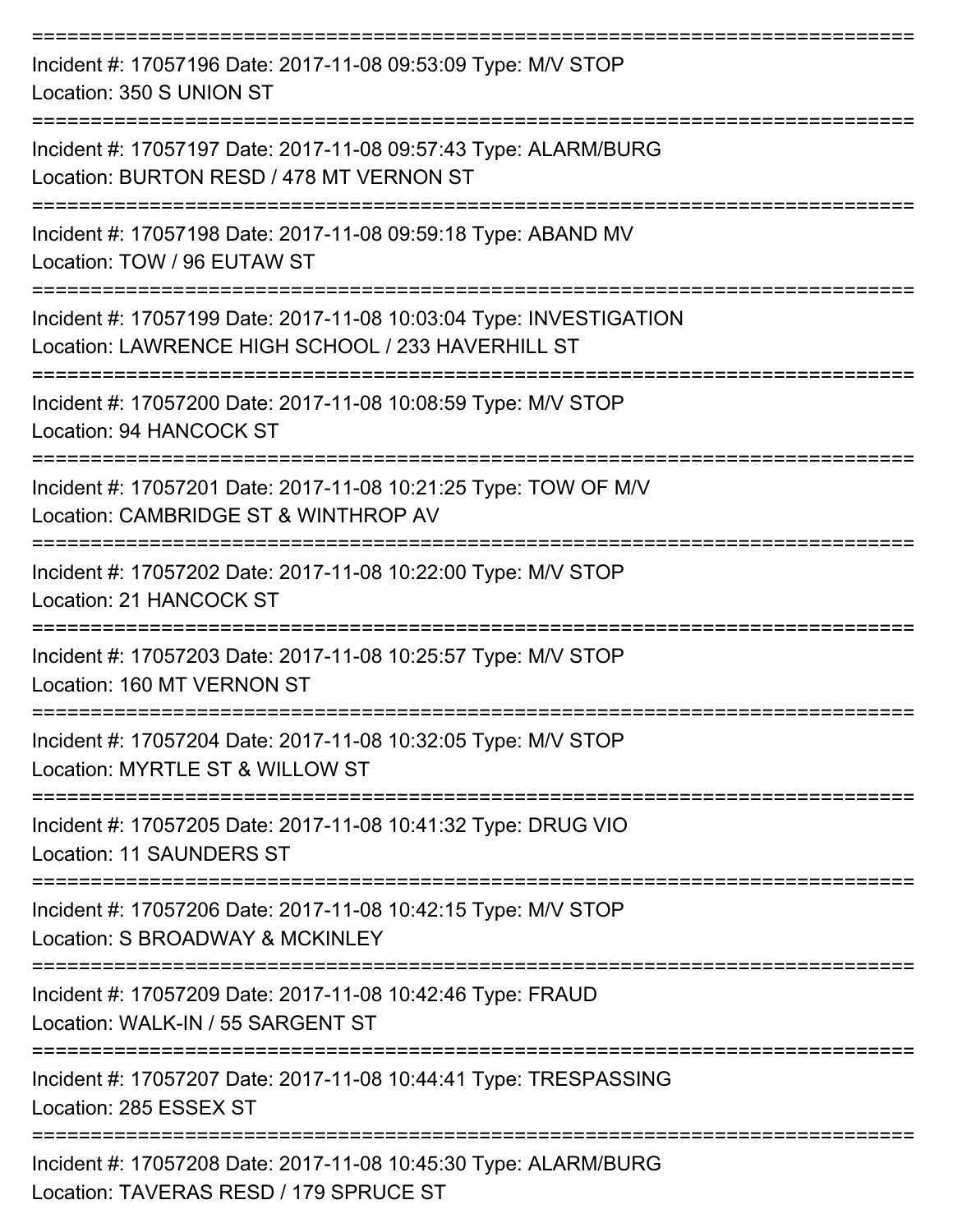| Incident #: 17057210 Date: 2017-11-08 10:55:47 Type: DISABLED MV<br>Location: COMMONWEALTH DR & MARSTON ST                                             |
|--------------------------------------------------------------------------------------------------------------------------------------------------------|
| Incident #: 17057211 Date: 2017-11-08 11:02:35 Type: PARK & WALK<br>Location: 205 BROADWAY                                                             |
| Incident #: 17057212 Date: 2017-11-08 11:05:17 Type: TOW/REPOSSED<br>Location: 132 FARNHAM ST<br>=====================                                 |
| Incident #: 17057213 Date: 2017-11-08 11:09:08 Type: M/V STOP<br>Location: CAMBRIDGE ST & S UNION ST                                                   |
| Incident #: 17057214 Date: 2017-11-08 11:09:47 Type: PARK & WALK<br>Location: S UNION ST & SALEM ST<br>===============================                 |
| Incident #: 17057215 Date: 2017-11-08 11:10:29 Type: HIT & RUN M/V<br>Location: 667 ESSEX ST #5-11                                                     |
| ====================<br>===============================<br>Incident #: 17057218 Date: 2017-11-08 11:13:05 Type: DISTURBANCE<br>Location: 15 CORNISH ST |
| Incident #: 17057216 Date: 2017-11-08 11:13:28 Type: PARK & WALK<br>Location: S UNION ST & SALEM ST                                                    |
| Incident #: 17057217 Date: 2017-11-08 11:18:11 Type: M/V STOP<br>Location: BROADWAY & MANCHESTER ST                                                    |
| Incident #: 17057219 Date: 2017-11-08 11:40:59 Type: DRUG VIO<br><b>Location: CARLETON ST</b>                                                          |
| Incident #: 17057220 Date: 2017-11-08 11:42:42 Type: SUS PERS/MV<br>Location: 435 WINTHROP AV                                                          |
| Incident #: 17057221 Date: 2017-11-08 11:43:14 Type: ALARM/BURG<br>Location: 33 DARTMOUTH ST                                                           |
| Incident #: 17057222 Date: 2017-11-08 11:56:38 Type: WOMAN DOWN<br><b>Location: 30 SUMMER ST</b>                                                       |
| Incident #: 17057223 Date: 2017-11-08 11:57:00 Type: M/V STOP<br>Location: MECHANIC ST & UNION ST                                                      |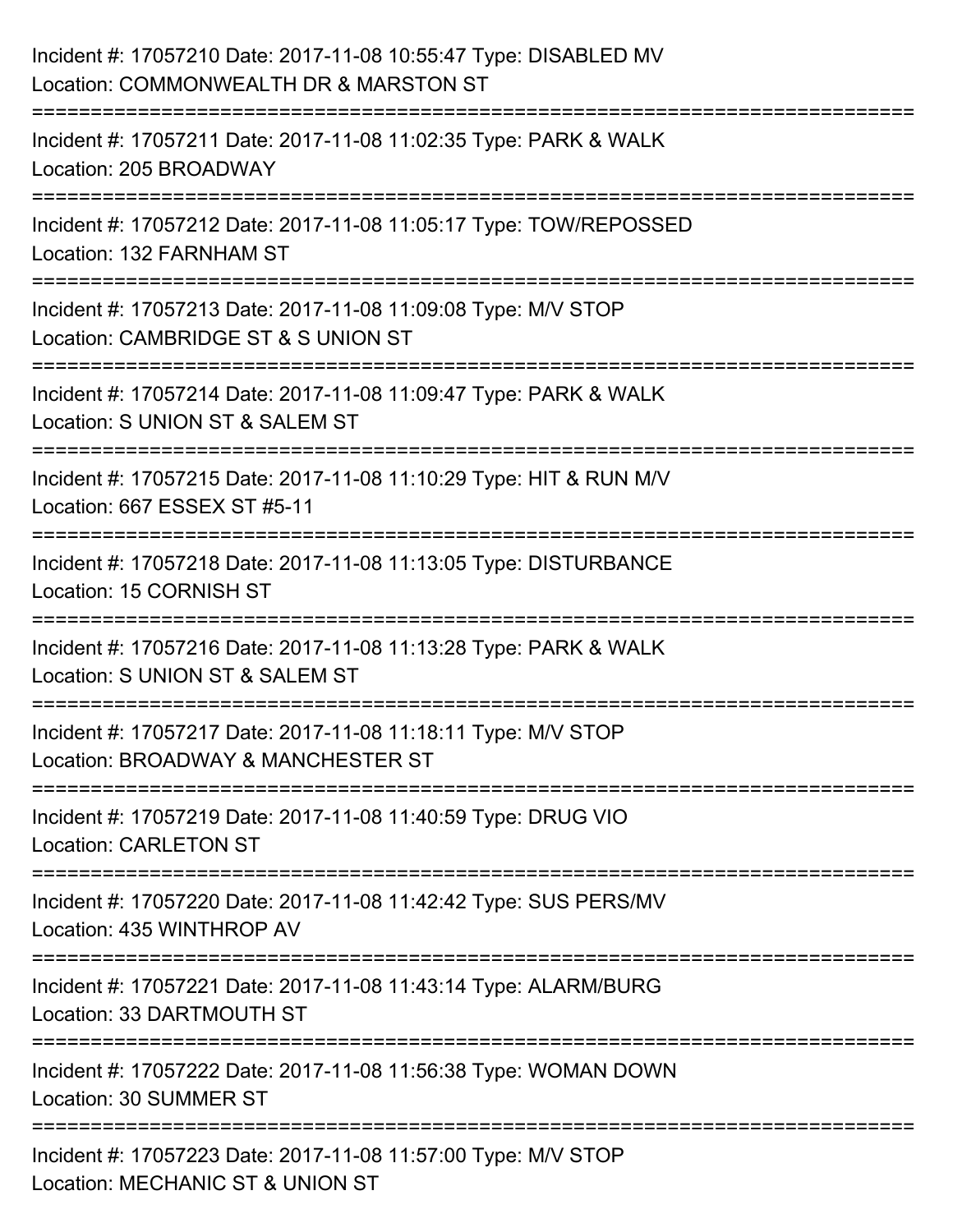| Incident #: 17057224 Date: 2017-11-08 12:00:36 Type: M/V STOP<br>Location: BROADWAY & LOWELL ST                                         |
|-----------------------------------------------------------------------------------------------------------------------------------------|
| Incident #: 17057226 Date: 2017-11-08 12:09:39 Type: M/V STOP<br><b>Location: WALNUT ST</b>                                             |
| Incident #: 17057227 Date: 2017-11-08 12:12:05 Type: AUTO ACC/NO PI<br>Location: 390 ESSEX ST                                           |
| Incident #: 17057228 Date: 2017-11-08 12:21:52 Type: RECOV/STOL/MV<br>Location: PENSKE TRUCK LEASING / 650 S UNION ST                   |
| Incident #: 17057229 Date: 2017-11-08 12:23:33 Type: AUTO ACC/NO PI<br>Location: COMMONWEALTH DR & MARSTON ST                           |
| Incident #: 17057230 Date: 2017-11-08 12:28:17 Type: AUTO ACC/NO PI<br>Location: 360 E HAVERHILL ST                                     |
| Incident #: 17057231 Date: 2017-11-08 12:41:26 Type: A&B PAST<br>Location: CROWN FRIED CHICKEN / 205 BROADWAY                           |
| Incident #: 17057232 Date: 2017-11-08 12:54:45 Type: STOLEN PROP<br>Location: 52 MANCHESTER ST                                          |
| Incident #: 17057234 Date: 2017-11-08 13:26:34 Type: INVESTIGATION<br>Location: 70 N PARISH RD                                          |
| Incident #: 17057235 Date: 2017-11-08 13:27:59 Type: SUS PERS/MV<br>Location: MARKET ST & S UNION ST                                    |
| Incident #: 17057236 Date: 2017-11-08 13:30:14 Type: INVESTIGATION<br>Location: LAWRENCE BOYS + GIRLS CLUB / 136 WATER ST               |
| Incident #: 17057237 Date: 2017-11-08 13:34:38 Type: SUS PERS/MV<br>Location: SAIGON MARKET / 298 S UNION ST<br>----------------------- |
| Incident #: 17057238 Date: 2017-11-08 13:45:06 Type: FRAUD<br>Location: 50 ISLAND ST #101                                               |
| Incident #: 17057239 Date: 2017-11-08 13:49:15 Type: ASSIST FIRE<br>Location: 63 MARSTON ST (N)                                         |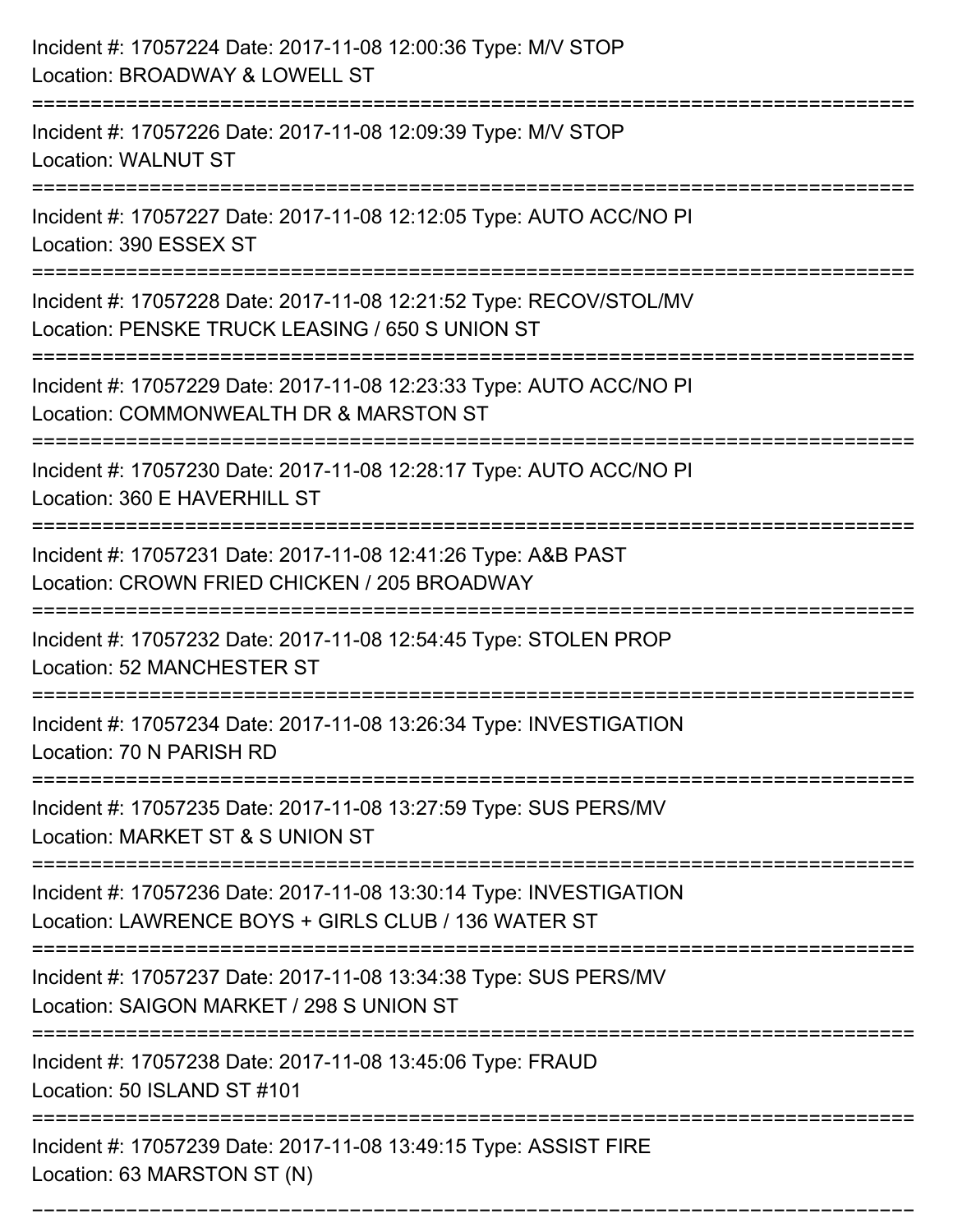| Incident #: 17057240 Date: 2017-11-08 13:53:20 Type: ALARMS<br>Location: 318 MT VERNON ST<br>:===========================                      |
|------------------------------------------------------------------------------------------------------------------------------------------------|
| Incident #: 17057241 Date: 2017-11-08 14:02:52 Type: 209A/SERVE<br>Location: 40 UNION ST                                                       |
| Incident #: 17057242 Date: 2017-11-08 14:04:40 Type: COURT DOC SERVE<br>Location: 353 JACKSON ST FL 3<br>==================================    |
| Incident #: 17057243 Date: 2017-11-08 14:12:26 Type: 209A/SERVE<br>Location: 53 WOODLAND ST<br>--------------------------------------          |
| Incident #: 17057244 Date: 2017-11-08 14:14:44 Type: THREATS<br>Location: CVS PHARMACY / 266 BROADWAY                                          |
| Incident #: 17057245 Date: 2017-11-08 14:26:05 Type: THREATS<br>Location: CVS PHARMACY / 205 S BROADWAY<br>:================================== |
| Incident #: 17057246 Date: 2017-11-08 14:29:13 Type: TOW/REPOSSED<br>Location: 636 LOWELL ST                                                   |
| Incident #: 17057247 Date: 2017-11-08 14:33:11 Type: MAL DAMAGE<br>Location: 33 TYLER ST                                                       |
| Incident #: 17057248 Date: 2017-11-08 14:41:42 Type: SHOPLIFTING<br>Location: MARSHALLS / 73 WINTHROP AV                                       |
| Incident #: 17057249 Date: 2017-11-08 14:42:58 Type: THREATS<br>Location: 130 PARKER ST                                                        |
| Incident #: 17057250 Date: 2017-11-08 14:44:13 Type: LIC PLATE STO<br>Location: WALK-IN / 488 RIVERSIDE DRIVE                                  |
| Incident #: 17057251 Date: 2017-11-08 14:54:40 Type: SPECIAL CHECK<br>Location: PARTHUM SCHOOL / 255 E HAVERHILL ST                            |
| Incident #: 17057252 Date: 2017-11-08 14:56:07 Type: COURT DOC SERVE<br>Location: 353 JACKSON ST FL 3                                          |
| Incident #: 17057253 Date: 2017-11-08 15:01:13 Type: AUTO ACC/NO PI<br>Location: BAILEY ST & PARKER ST                                         |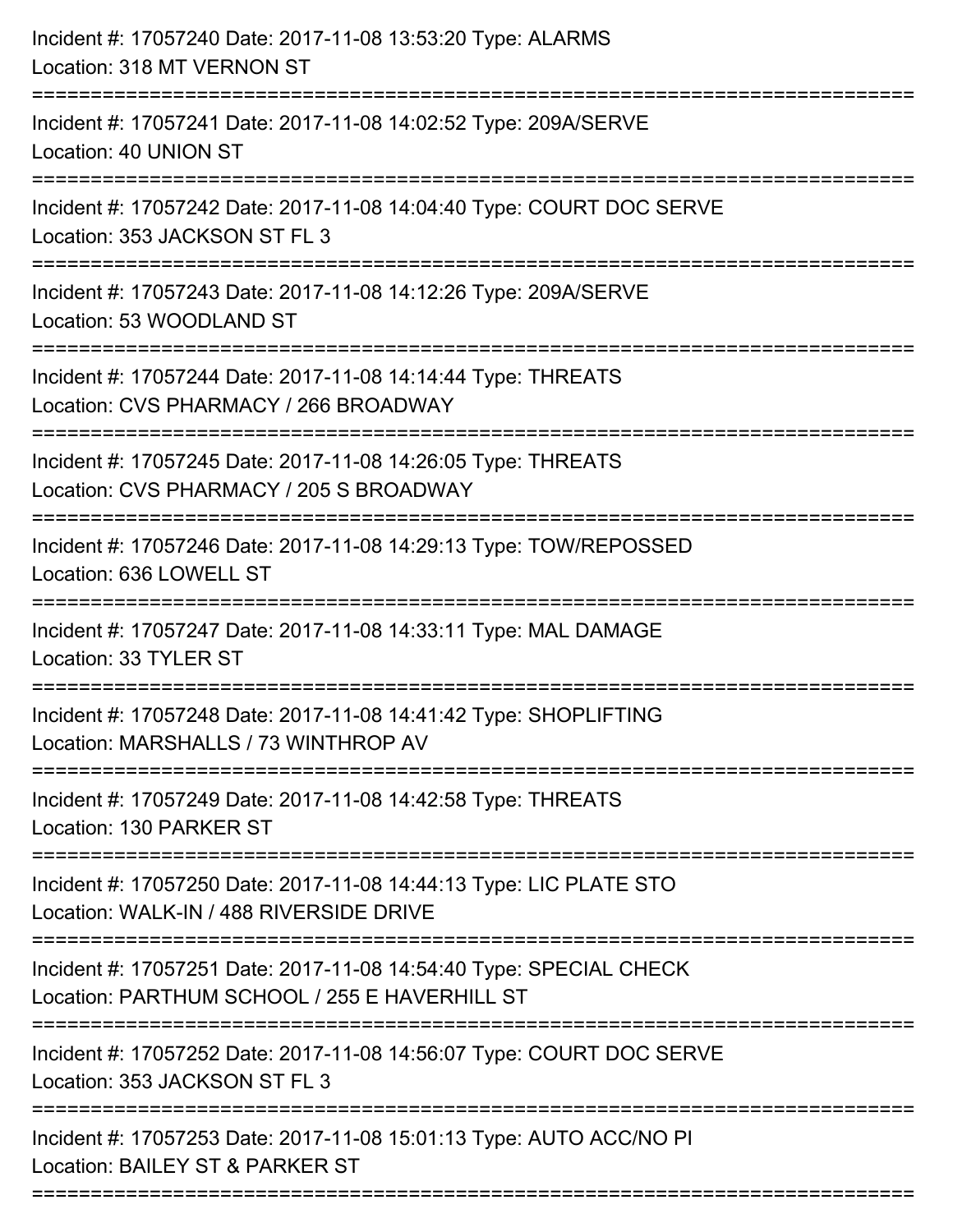Location: MCDONALDS / 50 BROADWAY =========================================================================== Incident #: 17057255 Date: 2017-11-08 15:08:17 Type: M/V STOP Location: CAMBRIDGE ST & WINTHROP AV =========================================================================== Incident #: 17057256 Date: 2017-11-08 15:09:35 Type: M/V STOP Location: 586 HAVERHILL ST =========================================================================== Incident #: 17057257 Date: 2017-11-08 15:31:09 Type: DRUG VIO Location: PORTUGUESE A SALAZAR CLUB / 2 SARATOGA ST =========================================================================== Incident #: 17057258 Date: 2017-11-08 15:33:45 Type: 209A/SERVE Location: 1 OAK ST =========================================================================== Incident #: 17057259 Date: 2017-11-08 15:34:46 Type: HIT & RUN M/V Location: MERIMACK STREET & WALK IN =========================================================================== Incident #: 17057260 Date: 2017-11-08 15:37:35 Type: SHOTS FIRED Location: 60 GROTON ST =========================================================================== Incident #: 17057261 Date: 2017-11-08 15:47:26 Type: NOTIFICATION Location: 153 WHITE ST FL 2 =========================================================================== Incident #: 17057262 Date: 2017-11-08 15:48:03 Type: 209A/SERVE Location: 28 HALL ST =========================================================================== Incident #: 17057263 Date: 2017-11-08 15:49:49 Type: 209A/SERVE Location: 353 JACKSON ST =========================================================================== Incident #: 17057264 Date: 2017-11-08 16:00:33 Type: 209A/SERVE Location: 39 ALDER ST =========================================================================== Incident #: 17057265 Date: 2017-11-08 16:05:44 Type: LARCENY/PAST Location: 10 HAWLEY ST =========================================================================== Incident #: 17057266 Date: 2017-11-08 16:08:36 Type: M/V STOP Location: OXFORD ST =========================================================================== Incident #: 17057267 Date: 2017-11-08 16:10:09 Type: 209A/SERVE Location: 175 EXCHANGE ST ===========================================================================

Incident #: 17057268 Date: 2017 11 08 16:11 08 1705 Type: 1705 Andrews Microsoft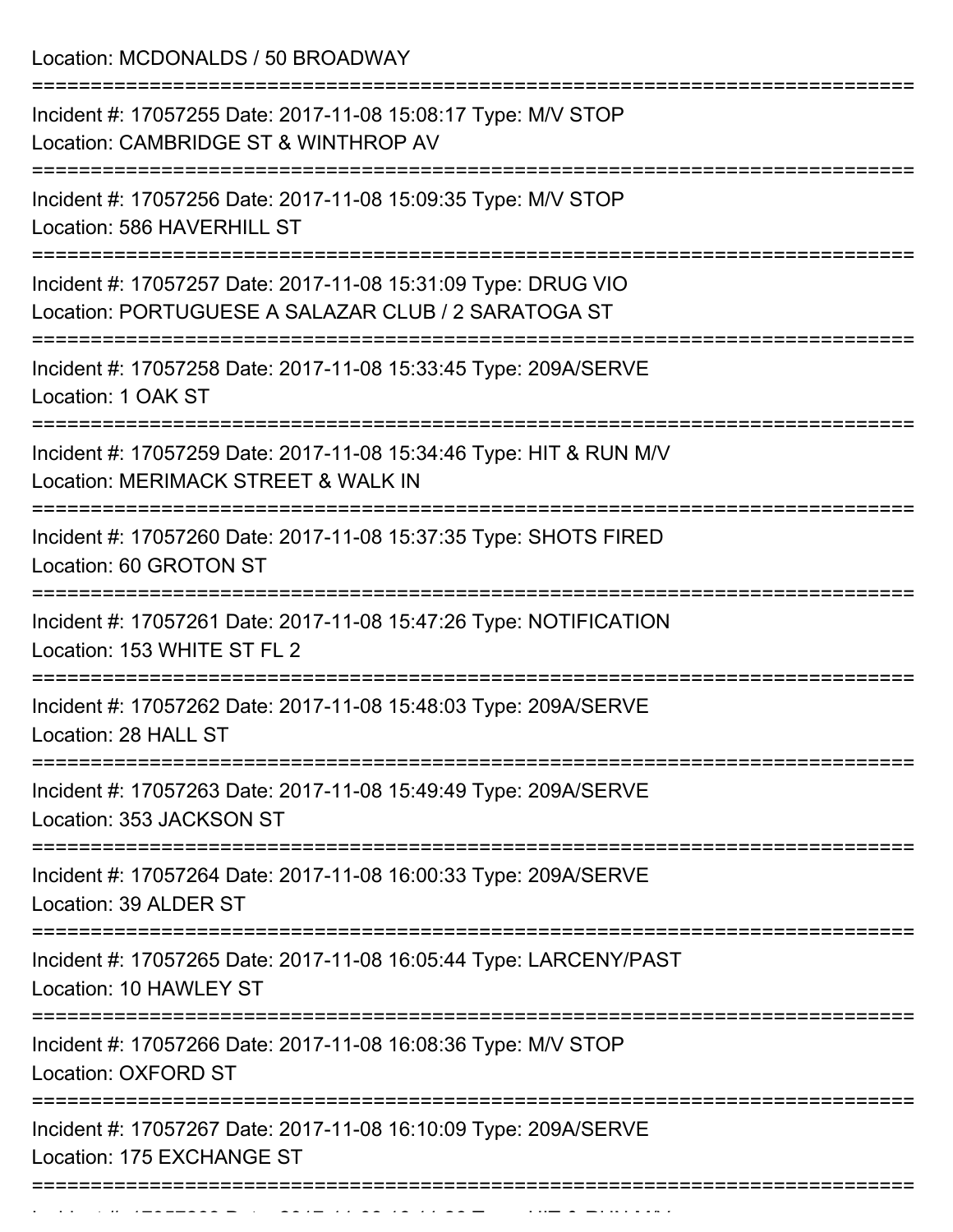| Location: HAFFNERS GAS STATION / 194 S BROADWAY                                                                               |
|-------------------------------------------------------------------------------------------------------------------------------|
| Incident #: 17057269 Date: 2017-11-08 16:21:45 Type: 209A/SERVE<br>Location: 330 AMES ST<br>-================================ |
| Incident #: 17057270 Date: 2017-11-08 16:28:10 Type: MISSING PERS<br>Location: WALK-IN / 455 HAMPSHIRE ST                     |
| Incident #: 17057271 Date: 2017-11-08 16:32:48 Type: DRUG VIO<br>Location: 25 BUTLER ST                                       |
| Incident #: 17057272 Date: 2017-11-08 16:38:34 Type: SUS PERS/MV<br>Location: 128 SALEM ST                                    |
| Incident #: 17057273 Date: 2017-11-08 16:46:56 Type: DISTURBANCE<br>Location: 108 NEWBURY ST                                  |
| Incident #: 17057274 Date: 2017-11-08 16:47:50 Type: KEEP PEACE<br>Location: WALK-IN / 38 CROSS ST                            |
| Incident #: 17057275 Date: 2017-11-08 16:54:26 Type: DOMESTIC/PAST<br>Location: LAWRENCE GENERAL HOSPITAL / 1 GENERAL ST      |
| Incident #: 17057276 Date: 2017-11-08 17:05:47 Type: NOTIFICATION<br>Location: 371 CHESTNUT ST #91                            |
| Incident #: 17057277 Date: 2017-11-08 17:19:08 Type: AUTO ACC/NO PI<br>Location: 339 SALEM ST                                 |
| Incident #: 17057278 Date: 2017-11-08 17:19:18 Type: ANIMAL COMPL<br>Location: 31 CORBETT RD                                  |
| Incident #: 17057279 Date: 2017-11-08 17:23:28 Type: 209A/SERVE<br>Location: 6 OAKLAND RD                                     |
| Incident #: 17057280 Date: 2017-11-08 17:32:43 Type: 209A/SERVE<br>Location: 65 BEACON ST                                     |
| Incident #: 17057281 Date: 2017-11-08 17:35:15 Type: M/V STOP<br>Location: AUBURN ST & HAMPSHIRE ST                           |
|                                                                                                                               |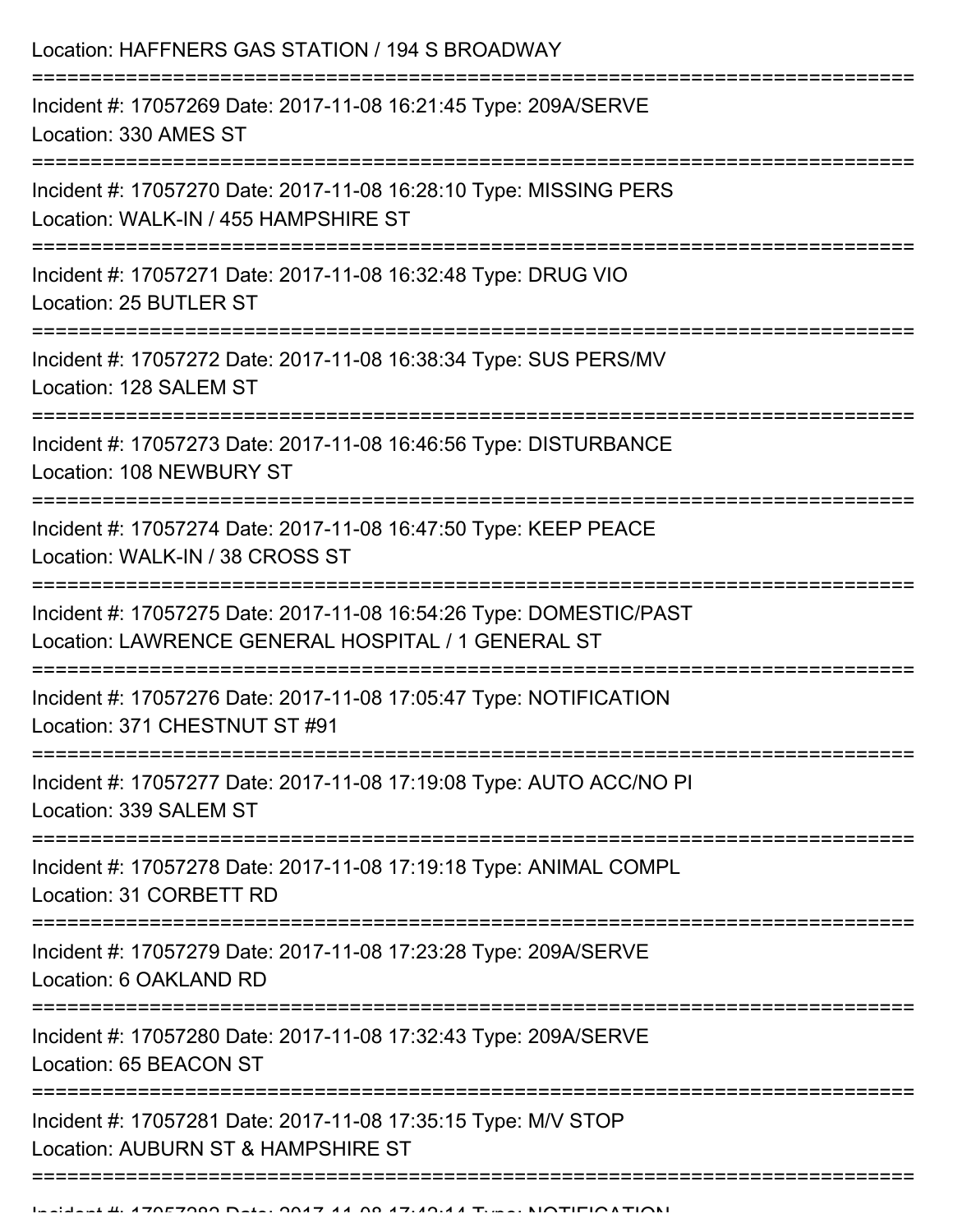| Location: 381 CHESTNUT ST #91                                                                                                      |
|------------------------------------------------------------------------------------------------------------------------------------|
| Incident #: 17057283 Date: 2017-11-08 17:43:09 Type: M/V STOP<br>Location: 168 SALEM ST                                            |
| Incident #: 17057284 Date: 2017-11-08 17:45:43 Type: 209A/SERVE<br>Location: 19 BAILEY ST                                          |
| Incident #: 17057285 Date: 2017-11-08 17:49:55 Type: 209A/SERVE<br>Location: 25 BAILEY ST                                          |
| Incident #: 17057286 Date: 2017-11-08 17:53:09 Type: MEDIC SUPPORT<br>Location: 211 MERRIMACK ST                                   |
| Incident #: 17057287 Date: 2017-11-08 17:58:22 Type: 209A/SERVE<br>Location: 192 OSGOOD ST                                         |
| Incident #: 17057288 Date: 2017-11-08 18:04:05 Type: M/V STOP<br>Location: FRANKLIN ST & GREEN ST                                  |
| Incident #: 17057289 Date: 2017-11-08 18:13:38 Type: 209A/SERVE<br>Location: 25 BEVEL ST                                           |
| ==========================<br>Incident #: 17057291 Date: 2017-11-08 18:17:17 Type: M/V STOP<br>Location: MERRIMACK ST & S UNION ST |
| Incident #: 17057293 Date: 2017-11-08 18:17:26 Type: MAL DAMAGE<br>Location: 193 MAPLE ST<br>-------------------                   |
| Incident #: 17057290 Date: 2017-11-08 18:17:42 Type: HIT & RUN M/V<br>Location: HAFFNERS GAS STATION / 194 S BROADWAY              |
| Incident #: 17057292 Date: 2017-11-08 18:18:18 Type: MAL DAMAGE<br>Location: 158 WATER ST #4                                       |
| Incident #: 17057294 Date: 2017-11-08 18:32:28 Type: MEDIC SUPPORT<br>Location: 212 SARATOGA ST FL 2                               |
| Incident #: 17057295 Date: 2017-11-08 18:35:52 Type: MAL DAMAGE<br>Location: 40 KATHERINE ST                                       |
|                                                                                                                                    |

Incident #: 17057296 Date: 2017-11-08 18:41:58 Type: AUTO ACC/UNK PI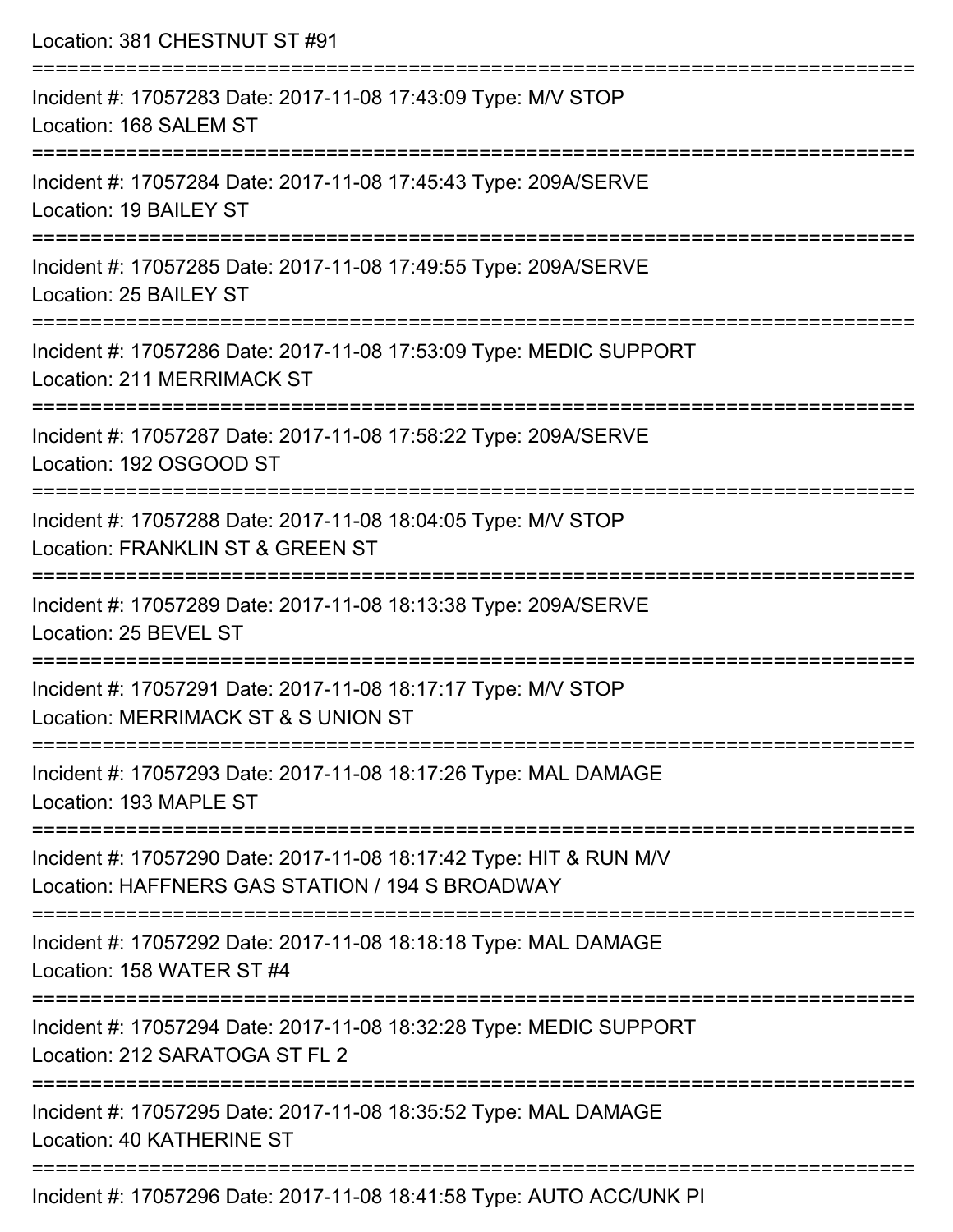| Incident #: 17057297 Date: 2017-11-08 18:48:13 Type: ABAND MV<br>Location: 37 LAFAYETTE AV                             |
|------------------------------------------------------------------------------------------------------------------------|
| Incident #: 17057298 Date: 2017-11-08 18:50:34 Type: WARRANT SERVE<br>Location: 594 HAVERHILL ST                       |
| Incident #: 17057299 Date: 2017-11-08 19:02:41 Type: M/V STOP<br>Location: CHESTNUT ST & SHORT ST                      |
| Incident #: 17057300 Date: 2017-11-08 19:49:54 Type: 209A/VIOLATION<br>Location: WALK-IN / 31 KENDALL ST               |
| Incident #: 17057301 Date: 2017-11-08 19:55:55 Type: M/V STOP<br>Location: COMMON ST & JACKSON ST                      |
| Incident #: 17057302 Date: 2017-11-08 20:04:09 Type: MV/BLOCKING<br>Location: 5 E HAVERHILL ST                         |
| Incident #: 17057303 Date: 2017-11-08 20:08:11 Type: M/V STOP<br>Location: BROADWAY & LOWELL ST                        |
| Incident #: 17057304 Date: 2017-11-08 20:16:17 Type: INVESTIGATION<br>Location: 90 LOWELL ST                           |
| Incident #: 17057305 Date: 2017-11-08 20:27:27 Type: ALARM/BURG<br>Location: ST PATRICKS SCHOOL / 101 PARKER ST        |
| Incident #: 17057306 Date: 2017-11-08 20:49:38 Type: ANIMAL COMPL<br>Location: 171 UNION ST                            |
| Incident #: 17057307 Date: 2017-11-08 20:56:12 Type: MAN DOWN<br>Location: TACO TRUCK / 201 LAWRENCE ST                |
| Incident #: 17057308 Date: 2017-11-08 21:08:34 Type: ALARM/BURG<br>Location: MINASIAN AZIZ LAW OFFICE / 127 S BROADWAY |
| Incident #: 17057309 Date: 2017-11-08 21:28:51 Type: M/V STOP<br>Location: BROADWAY & WATER ST                         |
| Incident #: 17057310 Date: 2017-11-08 21:28:52 Type: ALARM/BURG                                                        |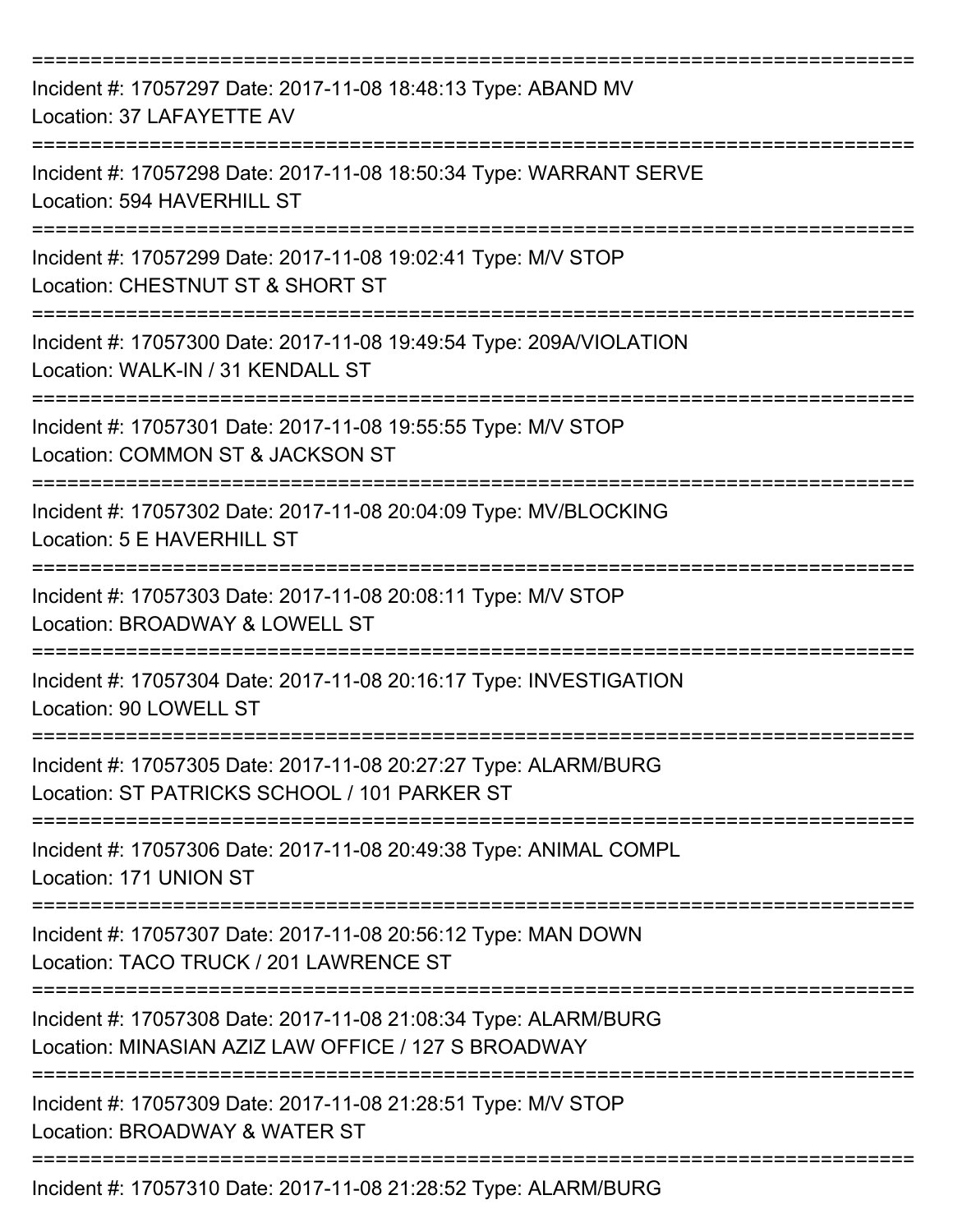| Incident #: 17057311 Date: 2017-11-08 21:36:38 Type: M/V STOP<br>Location: MEDFORD ST & OXFORD ST                                    |
|--------------------------------------------------------------------------------------------------------------------------------------|
| Incident #: 17057312 Date: 2017-11-08 21:47:09 Type: LARCENY/PAST<br>Location: WALK-IN / 59 WEARE ST                                 |
| Incident #: 17057313 Date: 2017-11-08 22:04:08 Type: M/V STOP<br>Location: ESSEX ST & LAWRENCE ST                                    |
| Incident #: 17057314 Date: 2017-11-08 22:05:10 Type: ALARM/HOLD<br>Location: MI CARE CENTER/ 9786856321 / 0 BENNINGTON ST            |
| Incident #: 17057315 Date: 2017-11-08 22:11:35 Type: M/V STOP<br>Location: BROADWAY & LAKE ST                                        |
| Incident #: 17057316 Date: 2017-11-08 22:11:46 Type: M/V STOP<br>Location: BROADWAY & WATER ST                                       |
| Incident #: 17057317 Date: 2017-11-08 22:12:05 Type: SUS PERS/MV<br>Location: CAMBRIDGE ST & WINTHROP AV                             |
| Incident #: 17057318 Date: 2017-11-08 22:32:28 Type: ALARM/BURG<br>Location: LEAHY SCHOOOL / 100 ERVING AV                           |
| Incident #: 17057319 Date: 2017-11-08 22:39:00 Type: M/V STOP<br>Location: LAWRENCE ST & SARATOGA ST                                 |
| Incident #: 17057320 Date: 2017-11-08 22:51:30 Type: M/V STOP<br>Location: JACKSON ST & PARK ST                                      |
| Incident #: 17057321 Date: 2017-11-08 23:01:41 Type: M/V STOP<br>Location: 90 JACKSON ST                                             |
| Incident #: 17057322 Date: 2017-11-08 23:44:01 Type: M/V STOP<br>Location: COMMON ST & NEWBURY ST                                    |
| Incident #: 17057323 Date: 2017-11-08 23:49:07 Type: ALARM/BURG<br>Location: RICER POINTE AT DEN ROCK CLUB HOUSE / 1 RIVER POINTE WY |
|                                                                                                                                      |